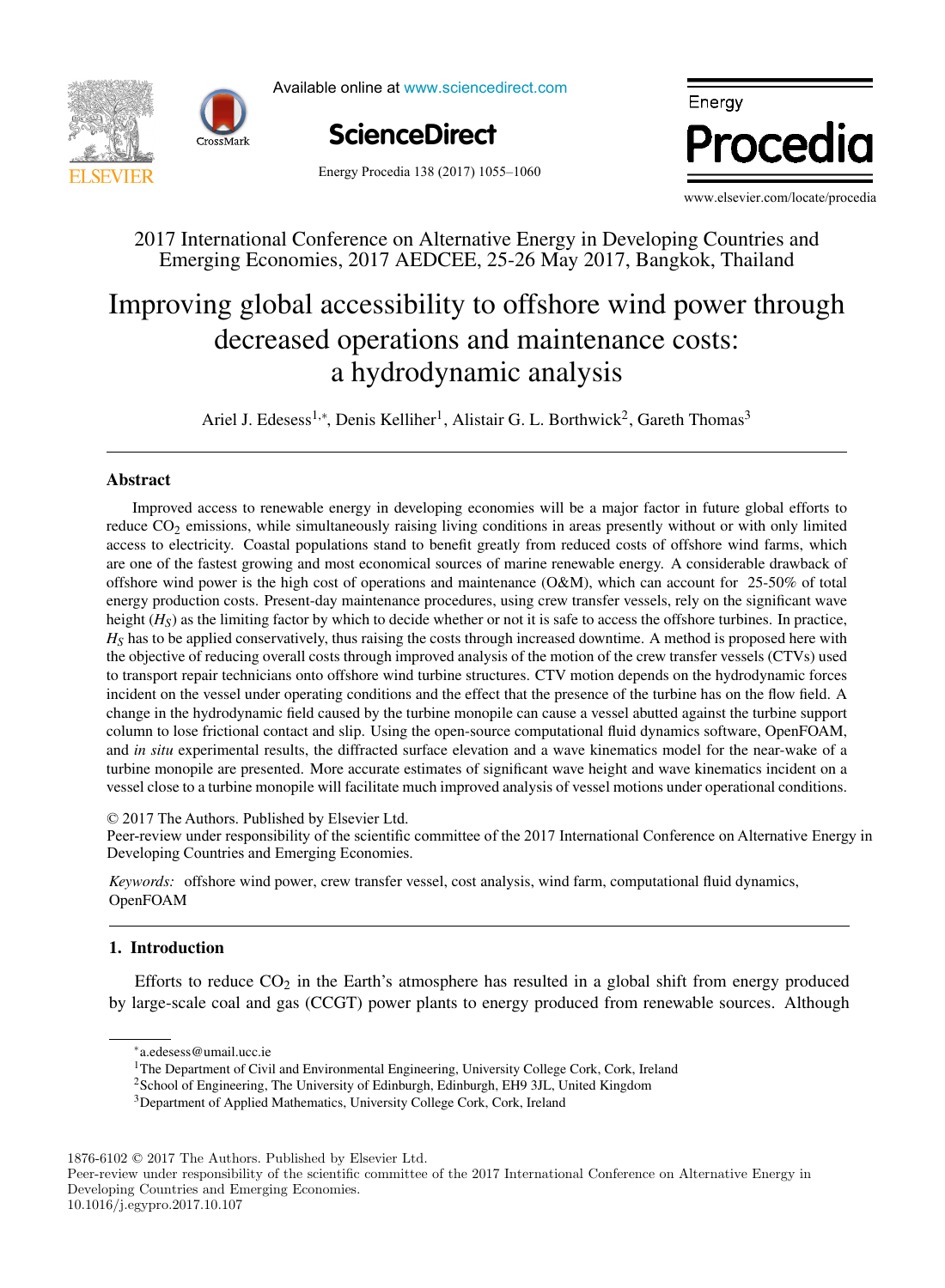such efforts have been mainly concentrated in the developed world, as of June 2016, 174 countries had adopted some form of renewable energy target [1]. In 2015, global investment in renewable energy in emerging economies surpassed the corresponding investments in more industrialised countries [2]. For coastal populations that have an average density that is nearly three times that of the average global density [3], the marine environment provides a promising portfolio of renewable energy sources. Of these, offshore wind power is the fastest growing and most economical source for marine renewable energy.

In 2015, an estimated 3.4 GW from offshore wind power was connected to the grid, leading to a global total of 12 GW, of which 91% is in Europe and the remaining 9% is mostly located in China, Japan, and South Korea [4]. At the beginning of 2016, the European grid had more than 3,000 offshore wind turbines connected to it [5]. Outside Europe, China set the ambitious goal of 30 GW of offshore wind energy by 2020 [6]. However, due to a lack of marine spatial planning and increasing costs, only 1 GW out of the target of 5 GW has been installed to date [6]. India has also introduced and approved policies to initiate offshore wind power, but does not yet have any installed capacity. For coastal populations, the majority of whom live in Asia, increased development of offshore wind farms provides considerable potential for the production of clean energy, countering the present situation where access to electricity is often insufficient, unsustainable, or produces harmful pollutants. Noting that estimates vary widely, offshore wind power nevertheless has huge potential especially for densely populated coastal hubs in developing countries: Krewitt *et al.* [7] have assessed the technical potential to be about 16,000 (TW.h).a<sup>-1</sup> by 2050 and Capps & Zender [8] calculated the overall global value of offshore wind energy to be approximately 340,000 (Tw.h) $a^{-1}$ .

A substantial portion of the total monetary investment is put into O&M, which can account for 25-50% of total energy production costs [9, 10]. O&M costs mainly arise from the hiring of repair workers and transport vessels. Rushed efforts to develop offshore wind farms to help meet global emissions targets have resulted in an absence of regulations concerning the best methods to access turbines for maintenance, potentially leading to unfinished repairs or danger to the repair technicians [11, 12, 10]. Small CTVs, which can be monohulls, catamarans, or SWATH type vessels, account for 46% of turbine access methods [9]. However, CTVs are limited by weather and sea state conditions and are typically only available when  $H_s$  < 1.5 *m*, where  $H_s$  is the significant wave height [9, 13]. Throughout crew transfer to the monopile, the CTV is driven directly into the monopile's transition piece and, using a steady thrust from the engine, contact between the CTV and the turbine is maintained solely through frictional forces [10]. The transition piece or boat landing is located downstream of the turbine, depending on the prominent wave direction at that location (see Figure 1).

Whilst the CTV is abutted against the turbine, the presence of the turbine may alter the passing wave field and potentially affect CTV motion. To understand the water particle kinematics in the vicinity of the turbine and later vessel motion, the model problem is introduced as the flow around a cylinder, where the turbine is simplified as a smooth surface-piercing bottomfixed cylinder. The aim of the study is to determine the influence of the monopile on the wave



Fig. 1: Simplified CTV and Monopile System

field. In the following sections, numerical and analytical methods are presented by which to calculate the surface elevation and water particle kinematics in the vicinity of the turbine and compute the forces incident on the turbine for varying wave periods.

#### 2. Governing Equations

Flow past a cylinder is considered to be a classic problem in fluid dynamics; Sarpkaya & Isaacson [14], Zdravkovich [15], and Sumer & Fredsøe [16] all provide in-depth reviews. For small diameter cylinders that do not alter the pressure field in the flow, the Morison Equation is commonly used to calculate the combined transient drag and inertial forces acting on the cylinder; from Sarpkaya & Isaacson [14] this is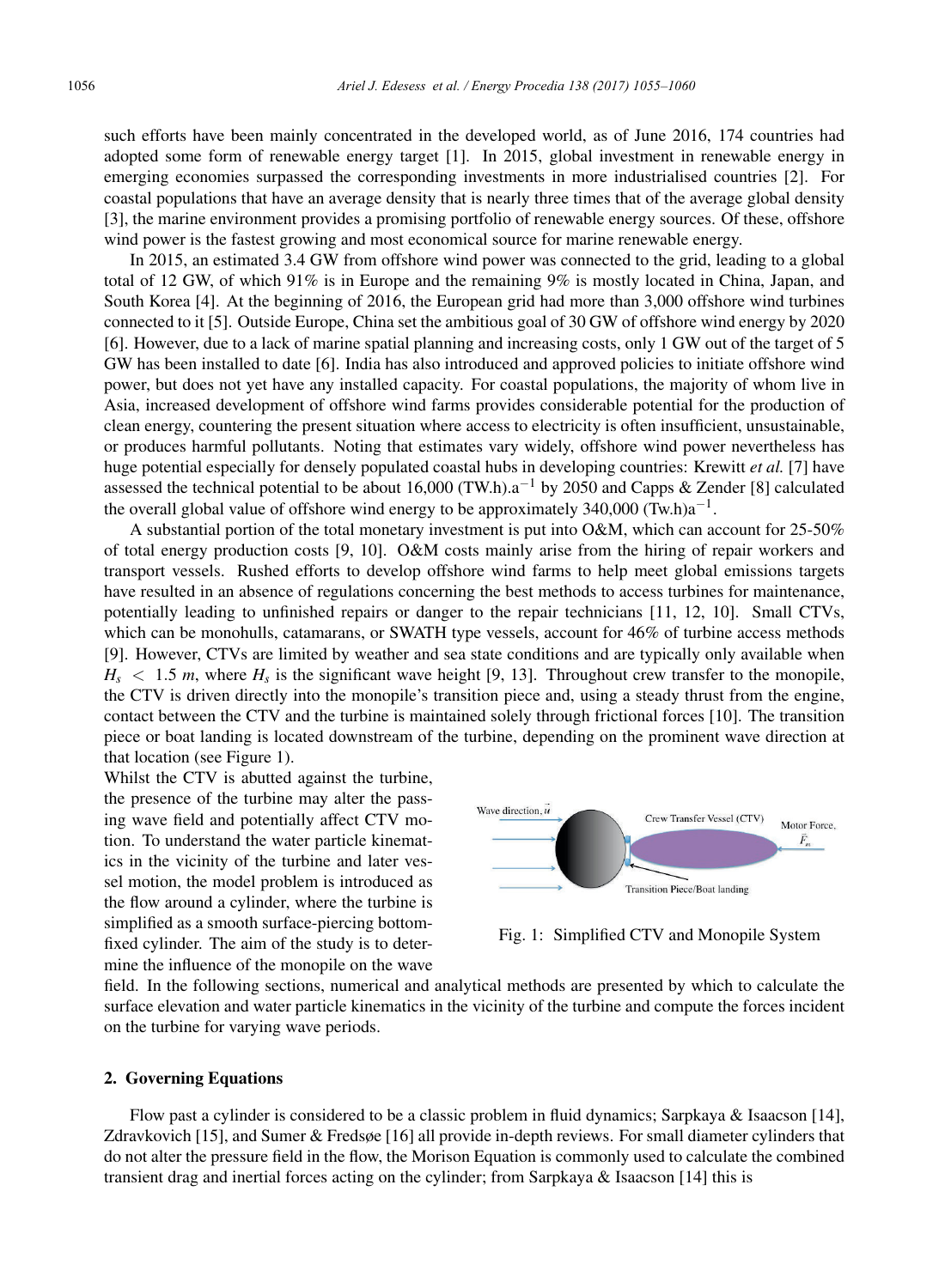$$
\mathbf{F}_{\mathbf{T}} = \rho C_m \frac{\pi D^2}{4} \int_{z=-h}^{z=\eta} \dot{\mathbf{u}}(x, z, t) dz + \frac{1}{2} C_d D \rho \int_{z=-h}^{z=\eta} |\mathbf{u}(x, z, t)| \mathbf{u}(x, z, t) dz,
$$
 (1)

where  $\rho$  is the fluid density, *D* is the cylinder diameter,  $\mathbf{u}(x, z, t)$  is the incident velocity vector,  $\mathbf{u}(x, z, t)$  is the incident water particle acceleration vector, and  $C_d$  and  $C_m$  are the drag and inertia coefficients respectively. The values of  $C_d$  and  $C_m$  are dependent upon the non-dimensional Reynolds number ( $Re = \frac{U_\infty D}{v}$ ) and Keulegan-Carpenter number  $(KC = \frac{TU_{\infty}}{D})$ , where v is the coefficient of fluid kinematic viscosity,  $U_{\infty}$  is the incident velocity magnitude and *T* is the wave period (see e.g. [17]). When *Re* is high ( $Re > 1x10^6$ ) and *KC* is low (*KC* < 1), a third parameter,  $\beta = \frac{Re}{KC}$ , is introduced which can be used to calculate the drag and inertial coefficients using the formulation introduced by Wang [18]. From Wang's theory,  $C_d$  and  $C_m$  are given by

$$
C_a = 1 + 4\left(\pi\beta\right)^{-1/2} + \left(\pi\beta\right)^{-3/2} \tag{2}
$$

and

$$
C_d = \frac{3\pi^3}{2KC} \left[ (\pi\beta)^{-1/2} + (\pi\beta)^{-1} - \frac{1}{4} (\pi\beta)^{3/2} \right],
$$
 (3)

where  $C_a$  is the added mass coefficient and is related to the inertial coefficient by  $C_m = 1 + C_a$ . Integrating over the depth from  $-h < z < \eta$ , where h is the water depth and  $\eta$  is the location of the free surface above mean water, gives the total transient forces over the length of the cylinder. For large diameter cylinders (i.e. where  $D/L > 0.2$ ), inertia forces dominate and the presence of the cylinder changes the surrounding pressure field thereby producing a diffraction force [17]. An analytical solution introduced by MacCamy & Fuchs [19] exists for the calculation of the combined diffracted and incident forces and should be equivalent to the inertial term in equation (1). The incident force is called the Froude-Krylov force and is produced by the unsteady pressure field created by the undisturbed waves. The Froude-Krylov force is dependent only on the density  $\rho$ , the monopile diameter *D* and the fluid accleration **u**<sup>.</sup> Combing the incident force with a solution for the diffraction force gives the total non-viscous forces acting on the monopile. The inertial dominant force incident on the monopile is given by

$$
\mathbf{F_T} = \frac{2\rho gH}{k} \int_{z=-h}^{z=\eta} \frac{\cosh(k(h+z))}{\cosh kh} G\left(\frac{D}{L}\right) \cos\left(\omega t - \psi\right) dz \tag{4}
$$

where

$$
\tan \psi = \frac{J_1'(ka)}{Y_1'(ka)} \quad \text{and} \quad G\left(\frac{D}{L}\right) = \frac{1}{\sqrt{J_1'(ka)^2 + Y_1'(ka)^2}} \tag{5}
$$

and  $J_m$  is a Bessel function of the first kind,  $Y_m$  is a Bessel function of the second kind and the prime denotes a derivative with respect to the quantity in brackets [19, 20]. Similarly, the surface elevation can be given as a combination of the incident and diffracted components

$$
\eta(x, y, t)_{diff} = a \cos m\theta \sum_{m=1}^{\infty} \varepsilon_m (i)^{-m} \left( J_m(kR) - H_m^{(2)}(kR) \frac{J'_m(kR)}{H_m^{(2)'}(kR)} \right) \cos \omega t \tag{6}
$$

where  $H_m^{(2)}$  is a Hankel function of the second kind, *a* is the wave amplitude,  $\theta$  is the angular location around the cylinder circumference, and  $\varepsilon$  equals 1 when  $m = 0$ , and 2 otherwise. Comparing the form of equation (4) to the inertia term in equation (1) shows the significance of diffraction effects on the total force. A second comparison can be made between the diffracted surface elevation  $\eta_{diff}$  in eqn. (6), the simulated surface elevation  $\eta_{OF}$  and the analytical undisturbed incident wave field,  $\eta(x,t)_{\infty} = a \cos \omega t$ .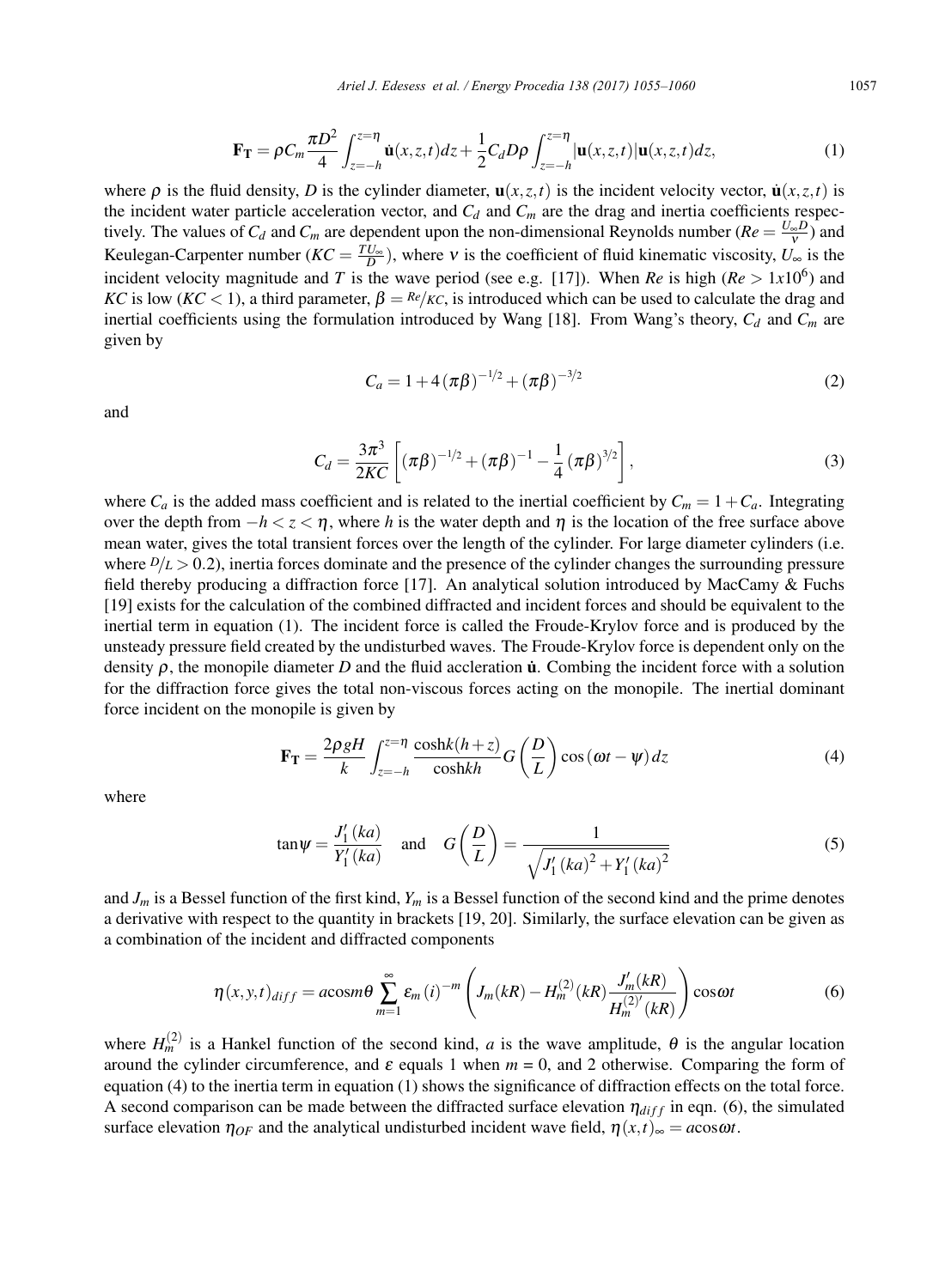### 3. Numerical Procedure

The open-source C++ library of fluid solvers, OpenFOAM, is used to simulate free surface waves around a cylinder in a channel; this uses a modified version of the multiphase solver *interFoam* called *waveFoam*, developed by Jacobsen *et al.* [21]. It can be assumed that only small-amplitude linear waves are applicable due to the  $H_s$  limits for the CTV (see Section 1). Relaxation zones of length  $L$ , where  $L$  is the wavelength, are placed at the inlet and outlet of the computational domain to act as absorbing layers for the outgoing and reflected waves. The computational domain has a total length of  $4L$  for  $L \geq 10D$  and  $6L$  for  $L < 10D$ . A minimum of 75 cells per wavelength was used in the horizontal direction and 7 cells per wave height in the vertical direction. More details of the numerical implementation are provided in Edesess *et al.* [22]. Wave gauges placed throughout the domain are used to interpolate along the *z*-axis to provide the velocity particle kinematics and the surface elevation,  $\eta(x,t)_{OF}$  to measure the effects that the turbine has on the passing fluid flow. Information on the velocity components and diffracted surface elevation are stored, using 16 numerical probes and wave gauges at intervals of  $\pi/s$  around the cylinder and towards the inlet of the domain. Comparison between the forces calculated using equations (1) and (4) demonstrates the effect of the monopile turbine on the incident pressure field and the relative importance that the wave period has on changes to the pressure field.

### 4. Results

Wind farm data were provided by the Operations Team at EDF Energy Renewables Teesside Offshore Wind Farm. Typical turbines at this wind farm have diameter *D* ∼ 5 m. Assuming smal- amplitude waves where  $a_{max} = H_s/2 \approx 0.75$  m and water depth  $h = 15$  m, with velocities  $U_{\infty} < 1$  m/s. Representative wave periods for the geographical area are  $T_p \sim 3 - 10$  s, corresponding to wavelengths of  $L \sim 20 - 100$  m, or  $D/L \sim 0.25 - 0.05$  [10]. The values of *T* and  $D/L$  are given in Table 1. Forces were calculated using the Morison Equation (eqn. 1), the MacCamy & Fuchs diffraction solution (eqn. 4), and through integration of the surface pressure around the monopile. Taking a Fourier transform of the force time series, the power spectral density function (PSD) was calculated to determine the peak power for each method, as listed in Table 1. In Table 1, the subscript "*Mor*" denotes the Morison Equation, "*Mac*" indicates the diffraction method and "*P*" stands for the integrated pressure method.

Surface elevations were compared between the numerically simulated free-surface, the analytical solution for the diffracted free surface (eqn. 6), and the undisturbed linear surface elevation,  $\eta = a \cos \omega t$ . Figures(2a-2d) show comparisons for four different wave periods. Twenty-five samples per wave cycle were taken from numerical wave gauges placed towards the inlet along the centreline. An additional sixteen wave gauges were placed at intervals of  $\pi/s$  around the cylinder to determine the simulated diffracted surface elevation. Table 2 presents values obtained for the drag and inertia coefficients C*<sup>D</sup>* and C*m*, respectively, which were calculated using eqns. (2) and (3). The subscript *OF* refers to numerical values and *An* refers to analytical values derived from linear wave theory.

| Wave Period                            | Τ1                                                                                                                                                             | T2                                                                                                                                                                | TЗ                                                                                                                                                             | Τ4                                                                                                                                                                                      |
|----------------------------------------|----------------------------------------------------------------------------------------------------------------------------------------------------------------|-------------------------------------------------------------------------------------------------------------------------------------------------------------------|----------------------------------------------------------------------------------------------------------------------------------------------------------------|-----------------------------------------------------------------------------------------------------------------------------------------------------------------------------------------|
| D/L                                    | 0.26                                                                                                                                                           | 0.125                                                                                                                                                             | 0.07                                                                                                                                                           | 0.05                                                                                                                                                                                    |
| $Max_{Mor}$<br>$Max_{MF}$<br>$Max_{P}$ | $2.54 \times 10^{11} \text{ N}^2 \text{Hz}^{-1}$<br>$1.69\times10^{11}$ N <sup>2</sup> Hz <sup>-1</sup><br>$1.48\times10^{11}$ N <sup>2</sup> Hz <sup>-1</sup> | $3.38\times10^{11}$ N <sup>2</sup> Hz <sup>-1</sup><br>$3.13\times10^{11}$ N <sup>2</sup> Hz <sup>-1</sup><br>$3.37\times10^{11}$ N <sup>2</sup> Hz <sup>-1</sup> | $1.11 \times 10^{11} \text{ N}^2 \text{Hz}^{-1}$<br>$2.43\times10^{11}$ N <sup>2</sup> Hz <sup>-1</sup><br>$2.85\times10^{11}$ N <sup>2</sup> Hz <sup>-1</sup> | 6.5 $\times$ 10 <sup>10</sup> N <sup>2</sup> H <sub>z</sub> <sup>-1</sup><br>$1.64\times10^{11}$ N <sup>2</sup> Hz <sup>-1</sup><br>$1.96\times10^{11}$ N <sup>2</sup> Hz <sup>-1</sup> |

Table 1: Total Energy and Peak Values calculated from the PSD of total forces

Table 2 lists results for several parameters, including the non-dimensional drag and inertial coefficients, the Keulegan-Carpenter and  $β$  frequency parameter.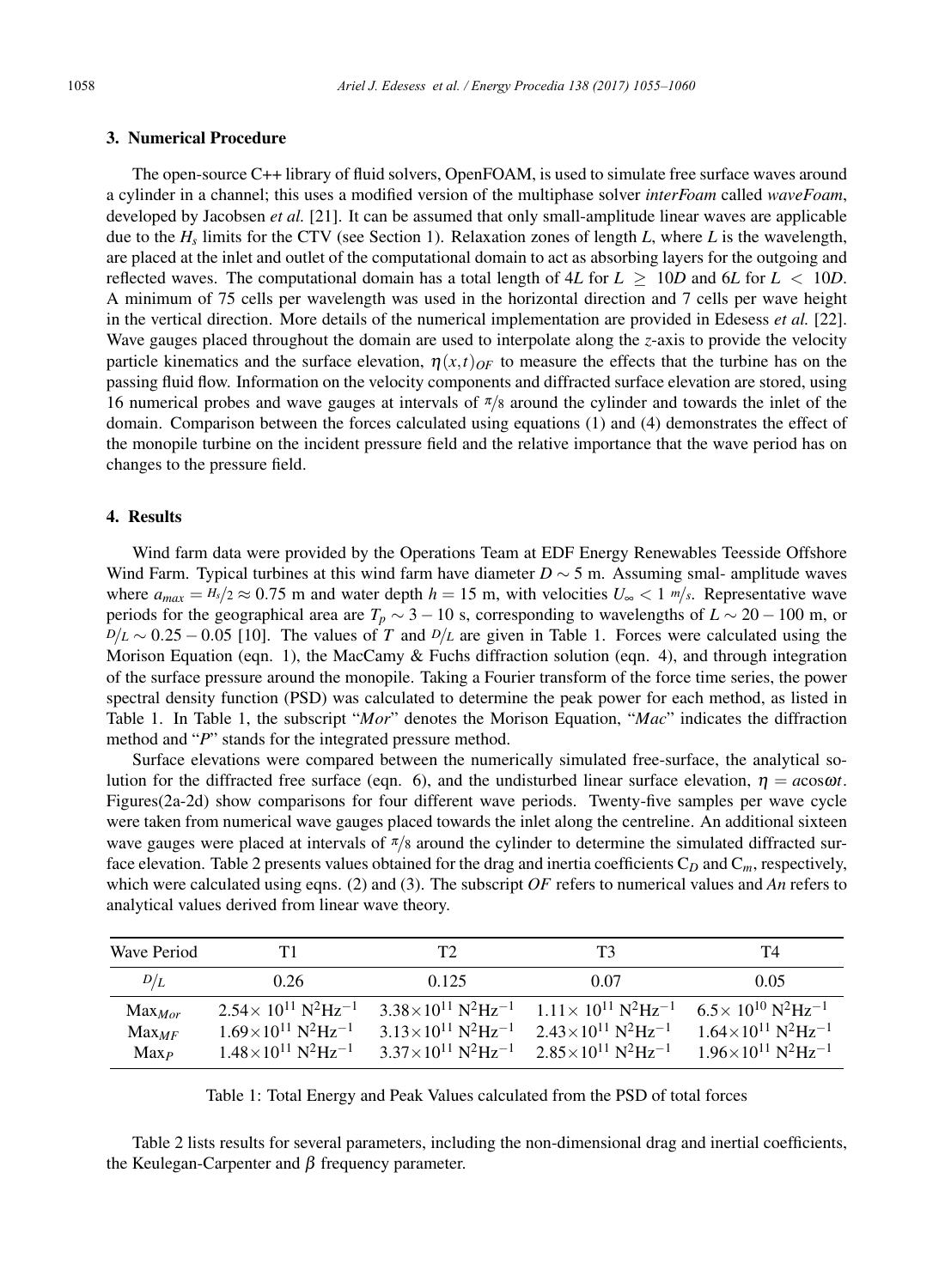

Fig. 2: Free surface Elevation  $\eta$  for each wave period

| <b>Wave Period</b> | T1                 | T <sub>2</sub>       | T3                   | T4                 |
|--------------------|--------------------|----------------------|----------------------|--------------------|
| $C_{d, (OF)}$      | 0.0527             | 0.0488               | 0.0494               | 0.0489             |
| $C_{d,(An)}$       | 0.0321             | 0.0395               | 0.0429               | 0.0441             |
| $C_{m, (both)}$    | 2.136              | 2.158                | 2.149                | 2.166              |
| $KC_{OF}$          | 0.187              | 0.243                | 0.287                | 0.327              |
| $KC_{An.}$         | 0.306              | 0.311                | 0.331                | 0.363              |
| $U_{\infty, (OF)}$ | 0.266              | 0.221                | 0.197                | 0.176              |
| $U_{\infty,(An.)}$ | 0.438              | 0.283                | 0.227                | 0.197              |
|                    | $7.14 \times 10^6$ | $4.54 \times 10^{6}$ | $3.42 \times 10^{6}$ | $2.69\times10^{6}$ |

Table 2: Non-Dimensional Values

## 5. Discussion and Conclusions

Linear waves were simulated for the four different wave periods listed in Table 1. The surface elevation in the vicinity of a monopile turbine and the incident force spectrum were calculated using a number of different methods and the predictions compared. The predicted velocities and non-dimensional coefficients for the longer wavelengths were found to correspond well to linear wave theory, indicating that presence of the monopile has negligible affect on the passing flow field, as expected. For the two shorter wave periods, diffraction effects would be expected to become evident whereby the presence of the cylinder alters the wave field and the knock-on effect on the wave kinematics is apparent upstream of the cylinder.

The simulated diffracted surface elevation is also in good agreement with the analytical solutions where the presence of the cylinder has minimal effect on the surface elevation for T3 and T4; the simulated surface elevation corresponds well with the diffraction solutions for the shorter wave periods, T1 and T2. These results demonstrate that OpenFOAM can be used to approximate the diffracted surface elevation for a range of wave periods. Moreover, the use of Wang's method to determine  $C_d$  and  $C_m$  from eqns. (2) and (3) enables